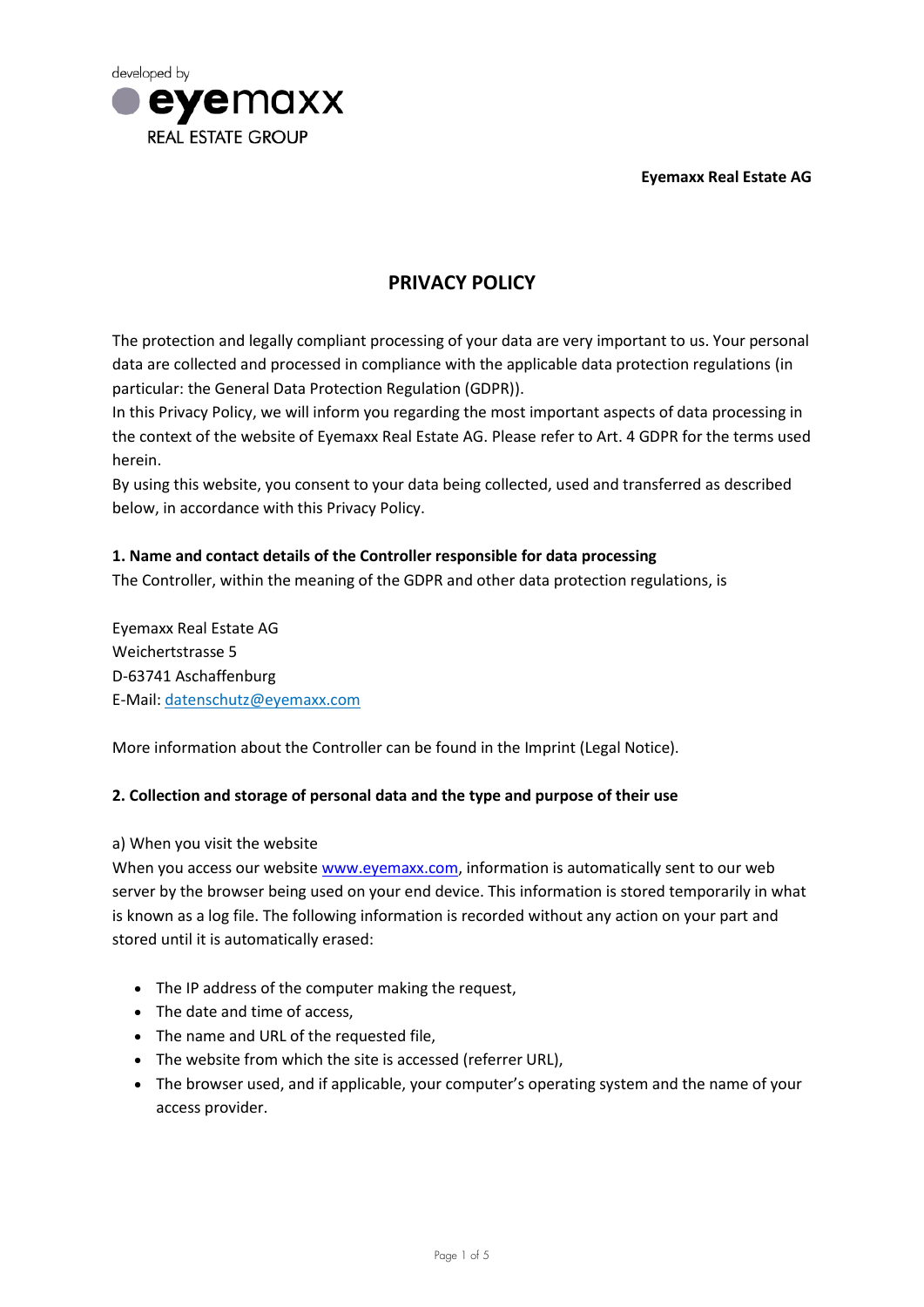We process the above-referenced data for the following purposes:

- To ensure that the connection to the website is established smoothly,
- To ensure that our website is convenient to use,
- To evaluate system security and stability, and
- other administrative purposes.

The legal basis for the data processing is Art.  $6(1)(1)(f)$  GDPR. Our legitimate interest derives from the data collection purposes listed above. Under no circumstances will we use the data collected for the purpose of drawing conclusions about you as an individual.

#### **3. Contact form and e-mails**

When we are contacted by e-mail, we store the sender's personal data transferred via the e-mail (e.g. last name, first name, e-mail address, address, telephone number) for the sole purpose of processing the request and in the event of any follow-up questions.

The data are processed in accordance with Art. 6(1)(f) GDPR. Our legitimate interest lies in the aforementioned purpose. If you contact us for the purpose of entering into a contract with us, Art. 6(1)(b) GDPR constitutes an additional legal basis for processing.

These data are erased once they are no longer required for the purpose for which they were collected. This is the case once the respective communication with the user has ended. It ends when the circumstances indicate that the issue in question has been finally resolved. Data may be stored for a longer period if this is necessary in connection with a (pre)contractual relationship or for the performance of legal obligations (e.g. statutory data retention requirements).

## **4. Transfer of data**

Your personal data will not be transferred to third parties for purposes other than those listed below. We will only transfer your personal data to third parties if:

- you have given your express consent to this in accordance with Art.  $6(1)(1)(a)$  GDPR,
- $\bullet$  the transfer is necessary in accordance with Art. 6 (1)(1)(f) GDPR for the establishment, exercise or defence of legal claims and there is no reason to assume that you have an overriding and legitimate interest in your data not being transferred.
- $\bullet$  there is a legal obligation to transfer the data in accordance with Art. 6(1)(1)(c) GDPR, and
- this is legally permissible and necessary for processing contractual relationships with you, in accordance with Art. 6(1)(1)(b) GDPR.

## **5. Cookies**

We use cookies on our site. These are small files created automatically by your browser and stored on your end device (laptop, tablet, smart phone or similar) when you visit our site. Cookies do not harm your end device and do not contain any viruses, Trojans or other malware. The cookie stores information relating to the specific end device being used. However, this information does not enable us to identify you directly. One use of cookies is to make the use of our web services more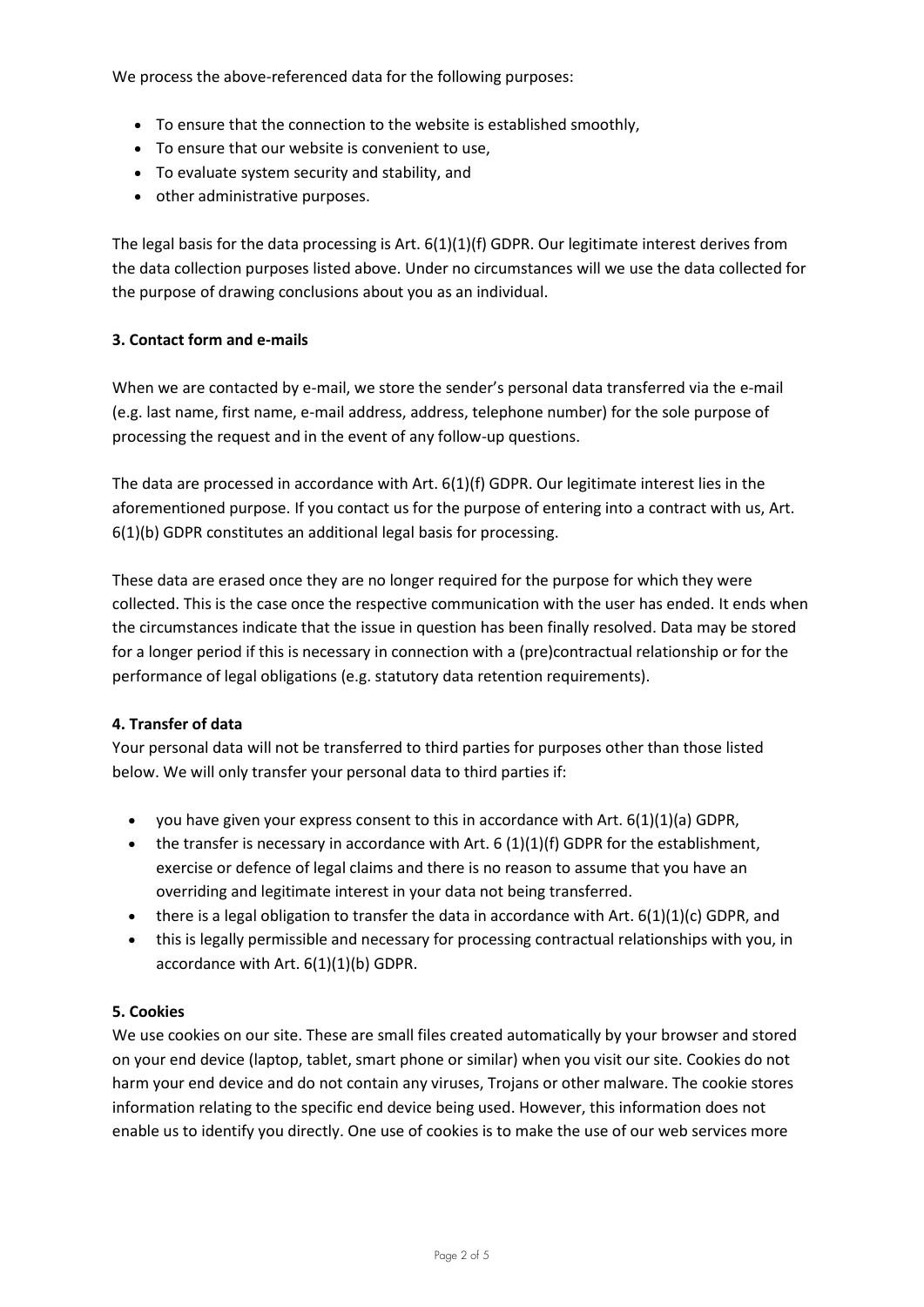convenient for you. For this purpose, we use what are known as "session cookies", so that we can tell that you have already visited individual pages on our website. These are automatically deleted after you have left our site. We also use temporary cookies which are stored on your end device for a set period of time, in order to make the site as user-friendly as possible. If you visit our site again in order to use our services, our system will automatically recognise that you have been here before. The information and settings that you entered will also be recognised so that you do not have to enter them again. We also use cookies to collect usage statistics for our website and to evaluate them for the purpose of optimising our web services for you (see sec. 5). On subsequent visits to our site, these cookies automatically enable us to see that you have visited us before. These cookies are automatically deleted after a specified period of time. The data processed via cookies are required for the aforementioned purposes for the protection of our legitimate interests and those of third parties, in accordance with Art.  $6 \left( 1 \right) \left( 1 \right) \left( 6 \right)$  GDPR. Most browsers automatically accept cookies. However, you can configure your browser so that no cookies are stored on your computer, or so that a message is always displayed before a new cookie is set. However, deactivating cookies completely may mean that you will not be able to use all the features of our website.

## **6. Analysis tools**

We use the tracking measures listed below, on the basis of Art. 6(1)(1)(f) GDPR. We use these tracking measures to ensure that our website is tailored to meet requirements and that it is continually optimised. We also use the tracking measures to collect usage statistics for our website and to evaluate them for the purpose of optimising our web services for you. These interests are considered to be legitimate within the meaning of the aforementioned provision.

#### **Google Analytics**

In order to ensure that our sites are tailored to meet requirements and that they are continually optimised, we use Google Analytics, a web analysis service from **Google Inc.** [\(https://www.google.de/intl/de/about;](https://www.google.de/intl/de/about/) 1600 Amphitheatre Parkway, Mountain View, CA 94043, USA; hereinafter referred to as "Google"). In connection with this, pseudonymised user profiles are created and cookies are used (see sec. 4). The information generated by the cookies about your use of this website, such as

- **•** browser type/version,
- **•** operating system used,
- **F** referrer URL (the site visited previously),
- hostname of the accessing computer (IP address),
- **time of the server request.**

is transferred to a Google server in the USA and stored there. The information is used to evaluate your use of the website, to compile reports on website activity and to provide other services related to the use of the website and internet usage for market research purposes and to ensure that these websites are tailored to meet requirements. This information may also be transferred to third parties if and to the extent that this is required by law or if third parties process these data as contract processors. Under no circumstances will your IP address be combined with other Google data. IP addresses are anonymised so that they cannot be associated with individuals (IP-masking).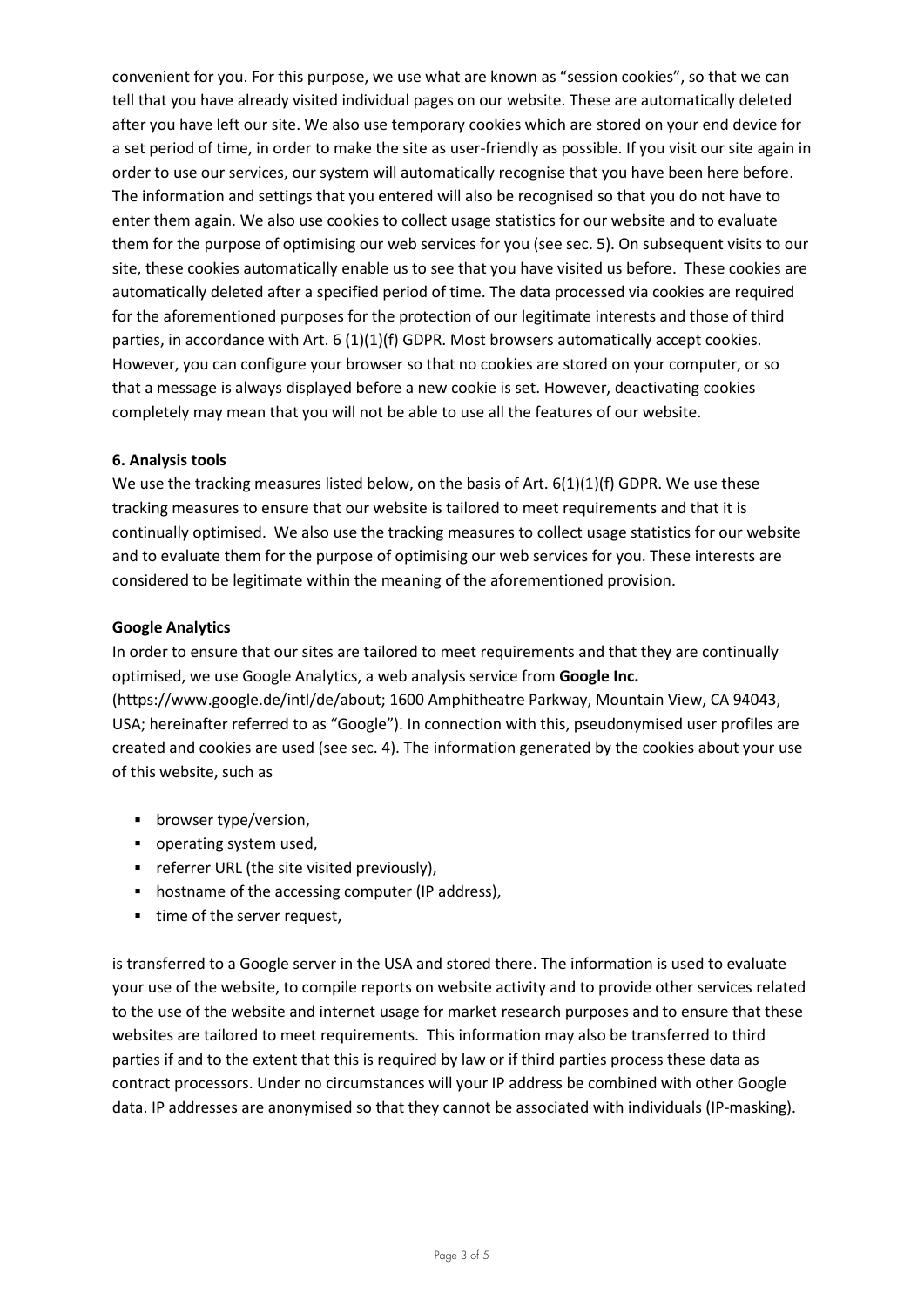You can prevent the installation of cookies by using the appropriate settings in the browser software. However, we must point out that if you do this, you may not be able to make full use of all the functionality of this website.

You can also prevent Google from collecting and processing the data generated by the cookie and relating to your use of the website (including your IP address) by **downloading and installing the browser add-on** [\(https://tools.google.com/dlpage/gaoptout?hl=de\).](https://tools.google.com/dlpage/gaoptout?hl=de)

You can find more information about data protection in connection with Google Analytics in the **Google Analytics Help** [\(https://support.google.com/analytics/answer/6004245?hl=de\).](https://support.google.com/analytics/answer/6004245?hl=de)

# **7. Rights of the data subject**

You shall have the right:

- to request access to personal data concerning you which is being processed by us, pursuant to Art. 15 GDPR. You may request, in particular, information about the purposes of the processing, the categories of the personal data, the categories of recipients to whom your data are or have been disclosed, the envisaged data storage period, the existence of a right to rectification, erasure, restriction of processing or objection, the existence of a right to lodge a complaint, the source of your data if they were not collected by us, and the existence of automated decision-making, including profiling, and, where appropriate, meaningful information about the logic involved.
- to request the rectification (where incorrect) or completion of your personal data stored by us without undue delay, pursuant to Art. 16 GDPR;
- to request the erasure of your personal data stored by us pursuant to Art. 17 GDPR, where the processing is not necessary for exercising the right of freedom of expression and information, for compliance with a legal obligation, for reasons of public interest, or for the establishment, exercise or defence of legal claims;
- to request the restriction of processing of your personal data, pursuant to Art. 18 GDPR, should you contest the accuracy of the data, if the processing is unlawful but you oppose the erasure of the data and if we no longer require the data but you require them for the establishment, exercise or defence of legal claims, or if you have objected to processing pursuant to Art. 21 GDPR;
- to receive the personal data you have provided to us in a structured, commonly used and machine-readable format or to request that they be transferred to another controller, pursuant to Art. 20 GDPR;
- $\bullet$  to withdraw your consent at any time, pursuant to Art. 7(3) GDPR. Consequently, we may not carry out any further data processing which was based on that consent, and
- to lodge a complaint with a supervisory authority, pursuant to Art. 77 GDPR. As a general rule, you may contact the supervisory authority of your usual place of residence or place of work or of the registered office of our company.

## **8. Right to object**

Where your personal data are processed based on legitimate interests pursuant to Art. 6(1)(1)(f) GDPR, you shall have the right pursuant to Art. 21 GDPR to object to the processing of your personal data on grounds relating to your particular situation, or if you object to processing for direct marketing purposes. In the latter case, you shall have a general right to object which we shall